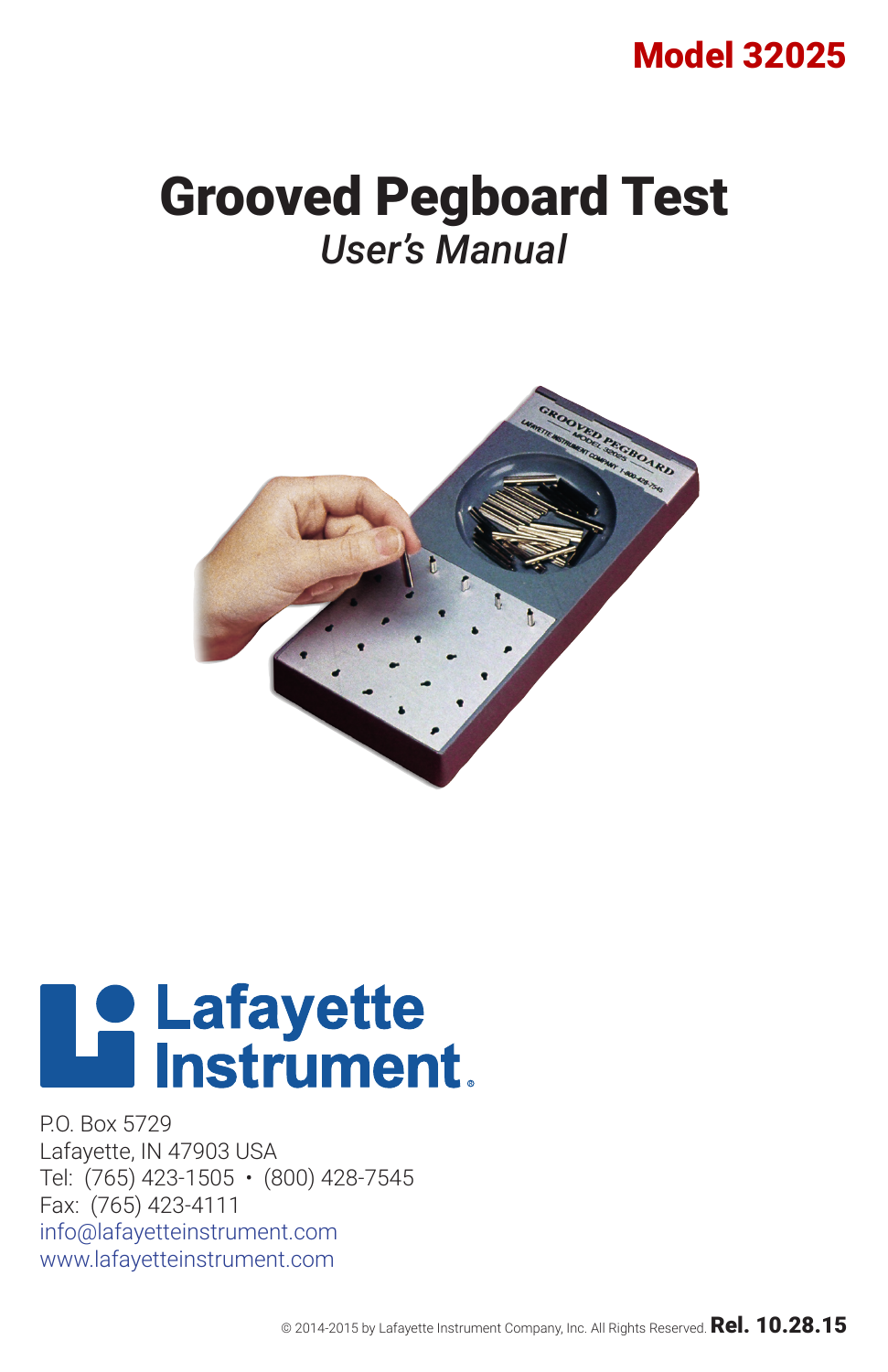# Table of Contents

| Purpose                     | 2              |
|-----------------------------|----------------|
| Administration Instructions | $\overline{2}$ |
| Administration Time         | $\overline{2}$ |
| Scoring                     | $\overline{2}$ |
| Demographic Effect          | 3              |
| Normative Data              | $\overline{4}$ |
| Reliability                 | 7              |
| Validity                    | 8              |
| References                  | 11             |
| <b>Notes</b>                | 15             |
|                             |                |

# **Purpose**

The Grooved Pegboard task measures eye-hand coordination and motor speed.

# Administration Instructions

The apparatus is placed with the peg tray oriented above the pegboard. The person is instructed to insert the pegs, matching the groove of the peg with the groove of the hole, filling the rows in a given direction as quickly as possible, without skipping any slots. Using the right hand, the patient is asked to work from left to right, and with the left hand, in the opposite direction. The dominant hand is tested first. The patient is warned that only one peg should be picked up at a time and that only one hand is to be used. If a peg is dropped, the examiner does not retrieve it; rather, one of the pegs correctly placed (usually, the first or second peg) is taken out and used again.

The examiner demonstrates one row before allowing the patient to begin. A practice trial is not given, and a trial may be discontinued after 5 min. In the HRNES (Russell and Starkey, 1993) version, the person continues until all pegs have been placed or until a time limit of 3 min has been reached. ln both versions, the examiner begins timing after cueing the individual to begin.

# Administration Time

The time required is 5 minutes.

# **Scoring**

The score is computed for each hand separately and is the time required to place the pegs. Some researchers also record the number of pegs not placed and the number of pegs dropped; these errors may be considered clinically and are rarely seen in neurologically normal individuals (Heaton et al., 2004).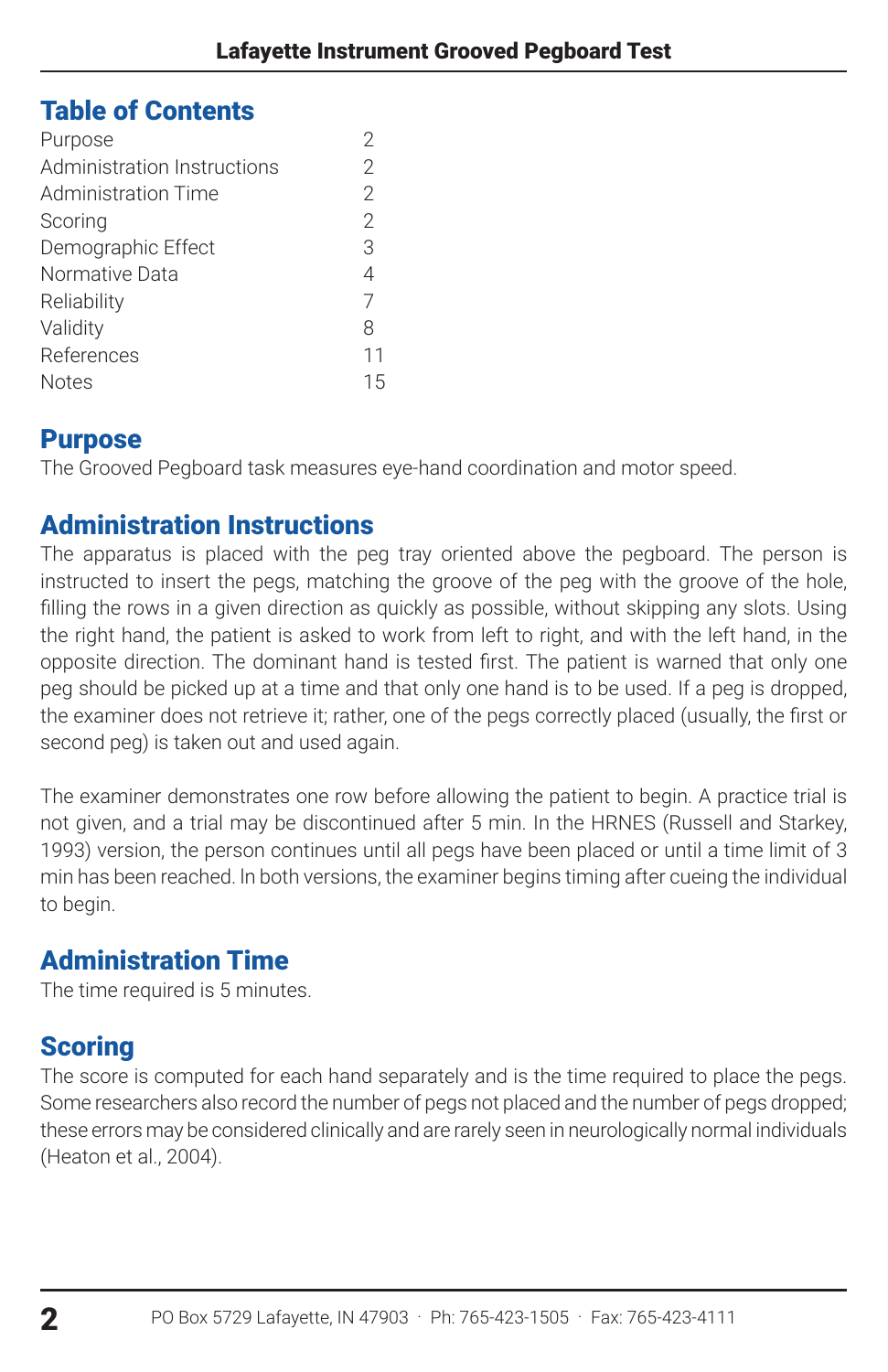# Demographic Effect

When each hand is considered separately, several trends emerge.

## Age

Age has a strong impact on test scores, with performance improving (faster times) in childhood (RosseIli et al., 2001; Solan, 1987) and declining with advancing age (e.g., Bornstein, 1985; Concha et al., 1995; Mitrushina et al., 2005; Ruff & Parker, 1993; Selnes et al., 1991). According to Heaton et al. (2004), about 30 degrees to 31 degrees of the variance in test scores is accounted for by age.

## Gender

Some have found significant gender differences in performance, with women outperforming men (Bornstein, 1985; Ruff & Parker, 1993; Schmidt et al., 2000), perhaps reflecting differences in finger size (Peters et al., 1990). However, others have noted that gender has little effect on test scores (Concha et al., 1995; Heaton et al., 2004; Mitrushina et al., 2005), accounting for less than 1% of the variance in test scores (Heaton et al., 2004). No gender effect has been found in children (Rosselli et al., 2001).

## Hand Preference

Performance is faster with the dominant/preferred hand (Bryden et al., 1998; Heaton et al., 2004). Handedness (right, left) does not affect test scores (Ruff & Parker, 1993).

## Education/IQ

Some have reported that better educated individuals perform faster (Ruff St Parker, 1993). However, others have found that education has little or only a small effect (Bernstein, 1985; Concha et al., 1995; Mitrushina et al., 2005; Selnes et al.,1991), accounting for about 3% to 6% of the variance test scores (Heaton et al., 2004).

## **Ethnicity**

The impact of ethnicity has not been reported.

## Intermanual Differences

Neither age, education, nor hand preference is related to intermanual differences scores on the Grooved Pegboard (Bornstein, 1986c; Ruff & Parker, 1993; Thompson et al., 1987); however, intermanual differences tend to be larger for females than for males (Rosselli et al., 2001; Thompson et al., 1987; but see Bornstein, 1986c).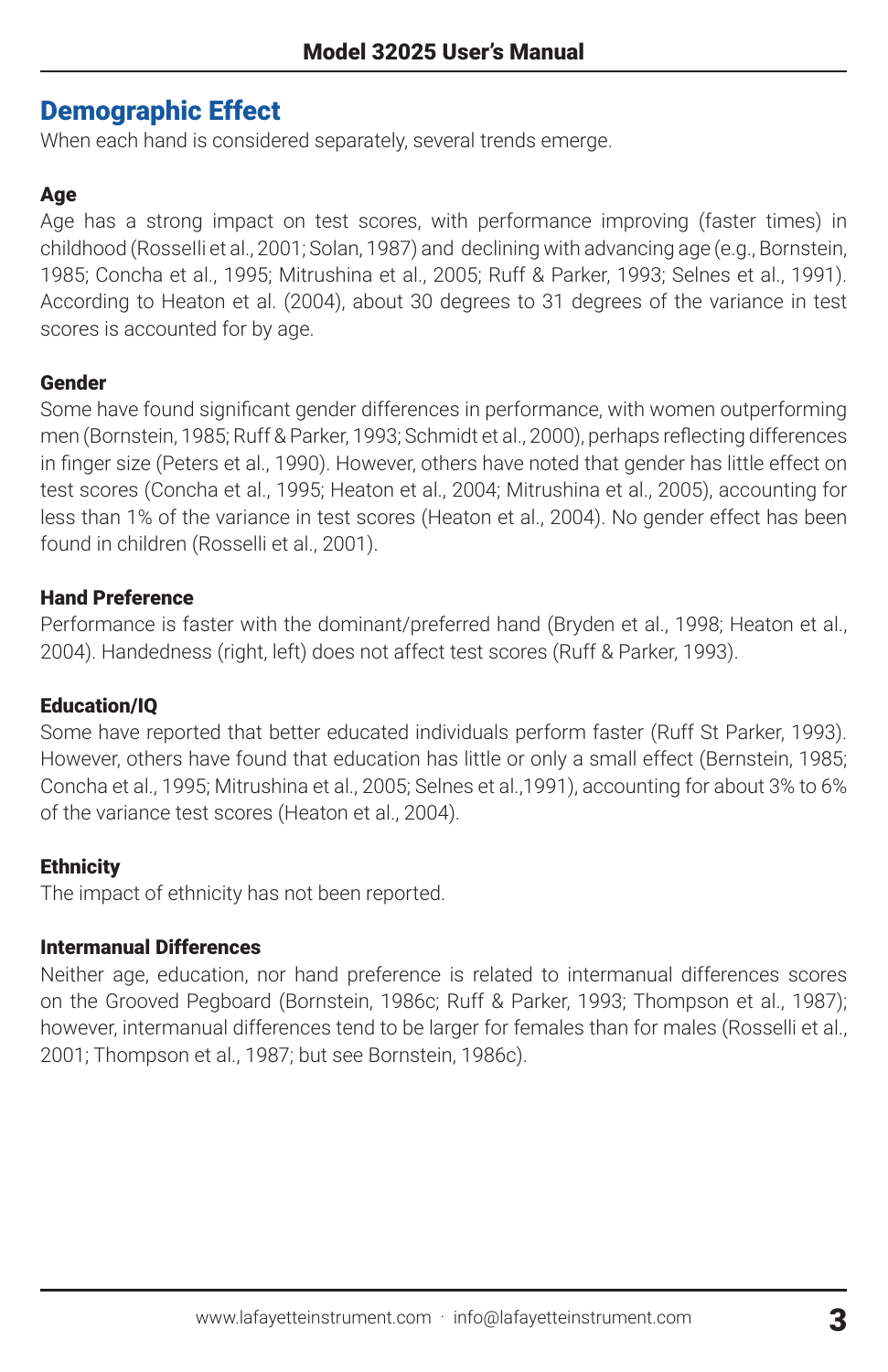# Normative Data

# Adults

Heaton et al. (2004) have developed normative data based on a large sample of Caucasians and African Americans (see Table 14-15), They provide norms separately for these two ethnicity groups, organized by age, gender and education.

The data set covers a wide range in terms of age (20-85 years) and education (0-20 years), and exclusion criteria are specified. T scores lower than 40 are classed as impaired. According to Heaton et al. (2004). Unfortunately, the method for determining hand preference was not described. Mitrushina et al. (2005) provide meta-norms, based on six studies and representing 2382 participants, aged 20 to 64 years. They noted that the integrity or the results is undermined by the lack of consistency in reporting of hand preference. Table 14-16 provides data (Ruff and Parker, 1993) based on a sample of 357 individuals aged 16 to 70 years, ranging in education from 7 to 22 years. Participants were screened to exclude those with a positive history of psychiatric hospitalization, chronic polydrug abuse, or neurological disorders. Hand preference was evaluated using a lateral dominance examination. The data agree reasonably well with those provided by Mitrushina et al. (2005).

## Children/Adolescents

Older normative data sets are available for children (Knights, 1970; Knights & Moule, 1968; Trites, 1977). However, use of these norms is not recommended, because they are quite dated and cell sizes are quite small. Recently, Rosselli et al. (2001) used the 25-hole pegboard and provided data (see Table 14-17) on a sample of 290 Spanishspeaking children (141 boys, 149 girls), aged 6 to 11 years, in Bogota, Colombia. None of the subjects was mentally retarded. Based on the Waterloo Handedness questionnaire, 268 children were right-handed, and 22 were left-handed. Rosselli et al. (2001) noted that the older the group, the smaller the difference in performance between hands.

The performance of older children was similar to that of adults aged 40 to 59 years (e.g., Bernstein, 1985; Ruff & Parker, 1993), suggesting that additional gains are made during adelescence. In line with this proposal, are the findings by Paniak (personal communication, April 10, 2004) for a sample of 358 adolescents living in a large western Canadian city (see Table 14-18). The exclusion criteria for this sample included failure of one or more grades, enrollment in an English as a Second Language program, a history of hospitalization for brain injury or behavioral problems, or participation in a self-contained special education program. The sample was largely right-handed and had a WISC-III Vocabulary scaled score of about 10 (SD=3).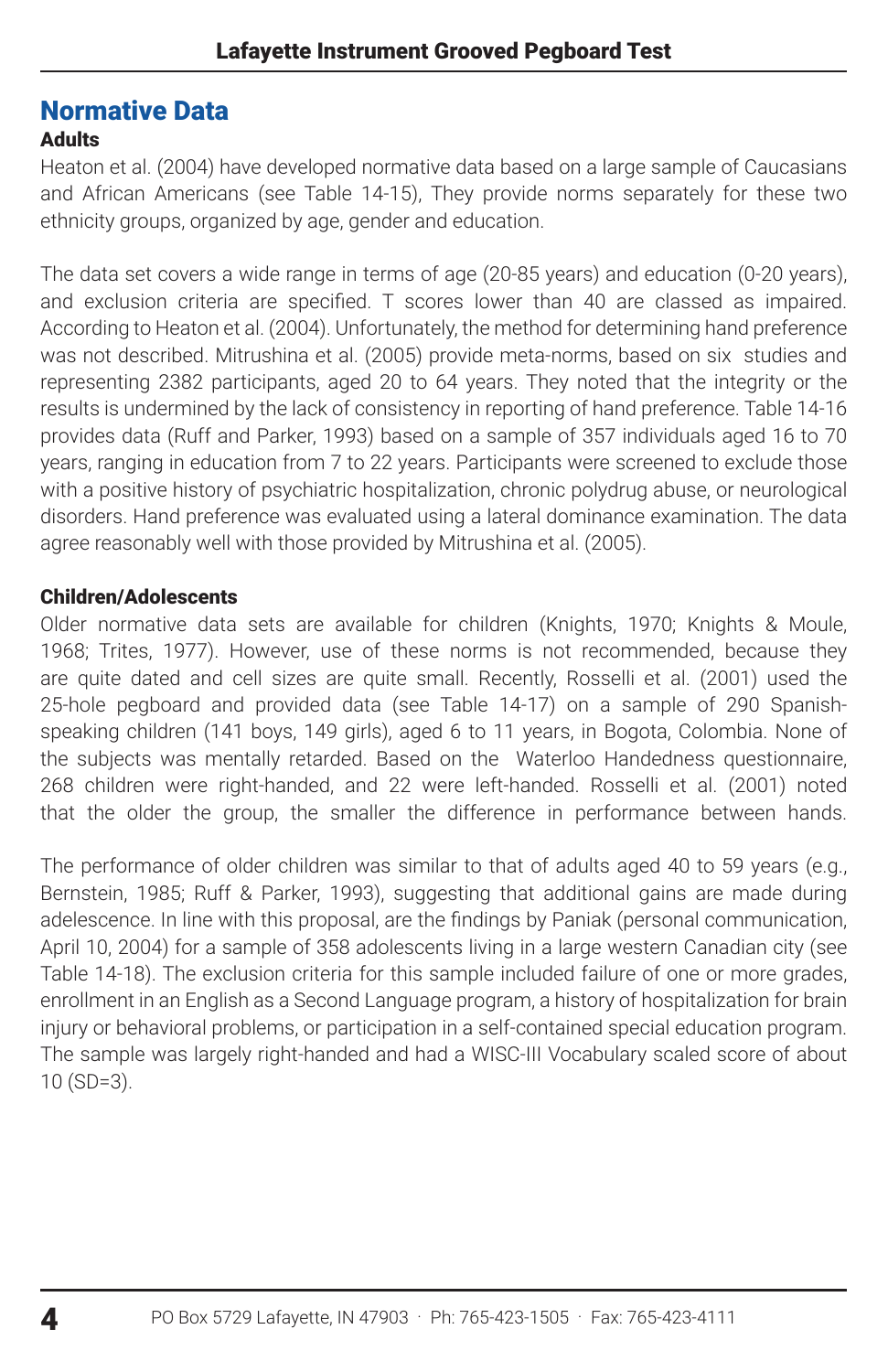#### Table 14-15 Characteristics of the Grooved Pegboard Normative Sample provided by Heaton et al. (2004)

| Number              | 1482                                                                                                                         |
|---------------------|------------------------------------------------------------------------------------------------------------------------------|
| Age (years)         | $20 - 85$ <sup>a</sup>                                                                                                       |
| Geographic location | Various States in the United States and Manitoba, Canada                                                                     |
| Sample Type         | Individuals recruited as part of multicenter studies                                                                         |
| Education (years)   | $0 - 20b$                                                                                                                    |
| Gender (%)          |                                                                                                                              |
| Male                | 60.1                                                                                                                         |
| Female              | 39.9                                                                                                                         |
| Race/Ethnicity      |                                                                                                                              |
| Caucasian           | 839                                                                                                                          |
| African American    | 643                                                                                                                          |
| Screening           | No reported history of learning disability, neurological disorder,<br>serious psychiatric disorder, or alcohol or drug abuse |

a Age groups: 20-34, 35-39, 40-44, 45-49, 50- 54, 55-59, 60-64, 65-69, 70-74, 75-79, and 80-89 years

**b**Education groups: 7-8, 9-11, 12, 13-15, 16-17, and 18-20 years

#### Table 14-16 Mean Performance of Adults for Grooved Pegboard, by Education, Age, and Gender

|                            | Less than or Equal To Grade 12 |      |      |    | <b>Greater than Grade 12</b> |      |
|----------------------------|--------------------------------|------|------|----|------------------------------|------|
| Age Group<br>(Years)       | N                              | M    | SD   | N  | M                            | SD   |
| Females, Preferred hand    |                                |      |      |    |                              |      |
| 16-39                      | 30                             | 62.8 | 8.9  | 60 | 57.8                         | 6.2  |
| $40 - 54$                  | 14                             | 63.1 | 4.4  | 30 | 63.3                         | 7.4  |
| 55-70                      | 15                             | 78.6 | 11.7 | 29 | 75.3                         | 11.3 |
| Females, Nonpreferred hand |                                |      |      |    |                              |      |
| 16-39                      | 29                             | 66.8 | 10.7 | 60 | 65.2                         | 10.3 |
| $40 - 54$                  | 15                             | 69.6 | 6.5  | 30 | 70.8                         | 8.9  |
| 55-70                      | 13                             | 84.3 | 15.3 | 29 | 82.0                         | 12.5 |
| Males, Preferred hand      |                                |      |      |    |                              |      |
| 16-39                      | 29                             | 67.8 | 9.2  | 60 | 64.7                         | 10.9 |
| $40 - 54$                  | 15                             | 71.9 | 15.1 | 30 | 70.4                         | 10.9 |
| 55-70                      | 15                             | 83.7 | 10.2 | 30 | 74.1                         | 13.0 |
| Males, Nonpreferred hand   |                                |      |      |    |                              |      |
| 16-39                      | 29                             | 74.5 | 10.9 | 59 | 67.8                         | 10.8 |
| $40 - 54$                  | 15                             | 79.1 | 14.9 | 30 | 73.7                         | 9.9  |
| 55-70                      | 15                             | 91.0 | 12.7 | 28 | 83.5                         | 13.4 |

Note: Based on a sample of 357 healthy participants

Source: From Ruff & Parker 1993 © Perceptual and Motor Skills 1993. Reprinted with Permission.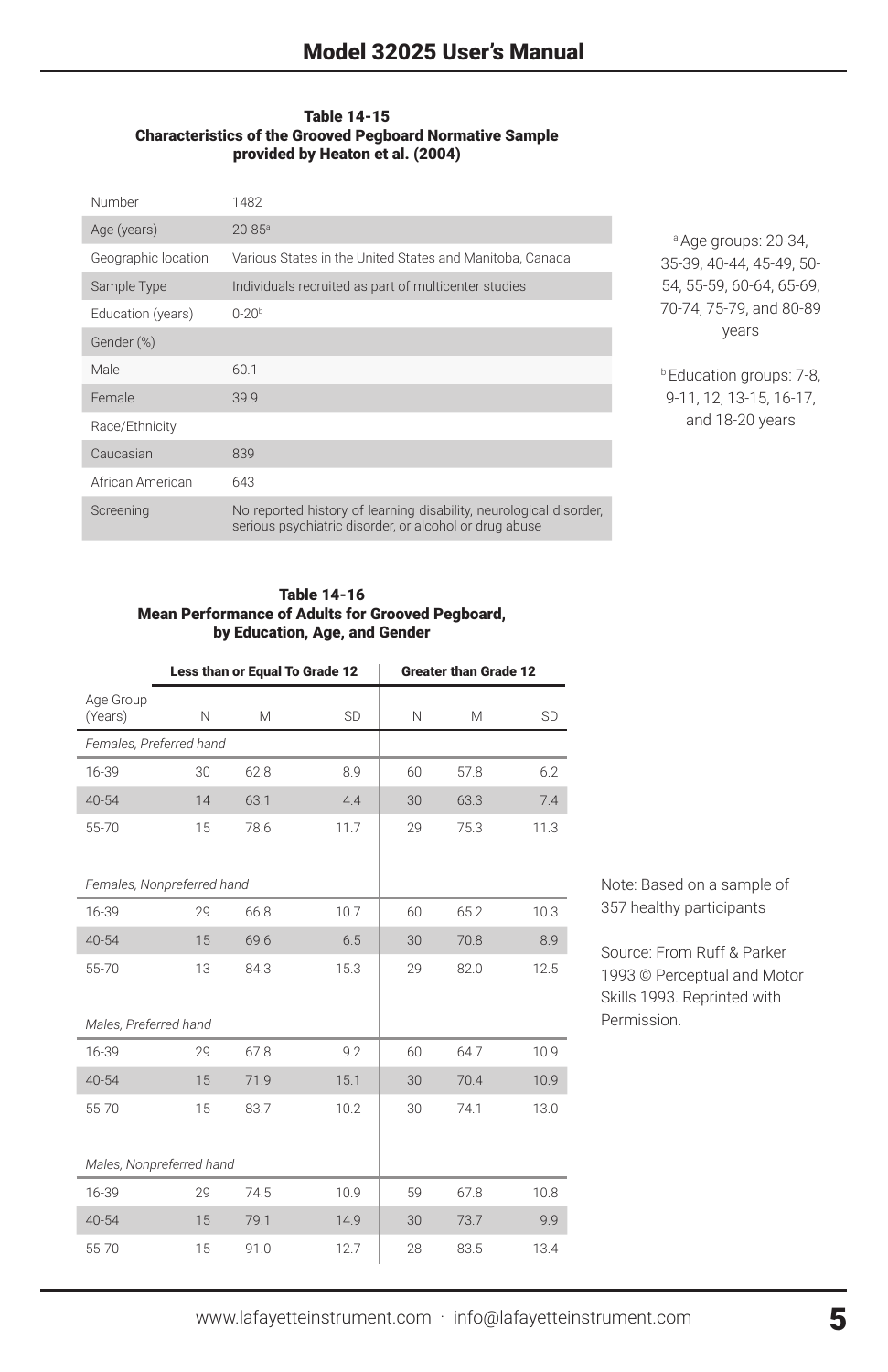#### **Table 14-17**

## **Grooved Pegboard (Time in Seconds) Normative Data for Spanish-Speaking Boys and Girls Aged 6-11 Years (25-Hole Pegboard), by Age**

|                   | $6 - 7$ years (n=83) | 8-9 years (n=121) | 10-11 years (n=86) |
|-------------------|----------------------|-------------------|--------------------|
| Preferred Hand    | 92.46 (17.80)        | 81.96 (13.79)     | 69.47 (10.47)      |
| Nonpreferred Hand | 104.00 (21.44)       | 93.58 (17.67)     | 76.41 (12.22)      |

Source: Adapted from Rosselli et al., 2001.

#### Table 14-18

#### Mean Performance (Seconds) on Grooved Pegboard in Adolescents

| <b>Males</b> |    |                   |                  | <b>Females</b> |                   |                  |
|--------------|----|-------------------|------------------|----------------|-------------------|------------------|
| Age (Years)  | N  | <b>Right Hand</b> | <b>Left Hand</b> | N              | <b>Right Hand</b> | <b>Left Hand</b> |
| 12           | 38 | 64.61 (10.8)      | 70.03 (10.85)    | 56             | 66.05 (8.64)      | 71.61 (9.37)     |
| 13           | 39 | 61.82(6.74)       | 67.33 (10.85)    | 57             | 62.93(6.27)       | 70.60 (9.57)     |
| 14           | 46 | 64.00 (10.54)     | 70.09 (10.88)    | 70             | 62.43 (9.12)      | 67.30 (10.06)    |
| 15           | 29 | 62.21 (7.04)      | 63.34 (8.95)     | 23             | 64.78 (9.52)      | 67.48 (10.72)    |

Note: Based on a sample of 358 healthy adolescents in a large Western Canadian city. Source: C. Paniak, H. Miller & D. Murphy (personal com-

munication, April 10, 2004).

## Table 14-19 Grooved Pegboard Test-Retest Effects in 121 Normal Individuals Assessed After Intervals of 2 to 16 Months

|             | Time 1 |           | Time 2 |       | $T2-T1$ |                     | T1,T2 |
|-------------|--------|-----------|--------|-------|---------|---------------------|-------|
|             | 1      |           | (2)    |       | (3)     | $\scriptstyle{(4)}$ |       |
| Measure     | Mean   | <b>SD</b> | Mean   | SD    | М       | SD                  |       |
| Dominant    | 69.66  | 19.27     | 68.68  | 21.04 | $-98$   | 10.03               | .86   |
| Nondominant | 75.80  | 21.56     | 73.70  | 19.69 | $-2.09$ | 11.11               | .86   |

Note: Based on a sample of 121 normal individuals (mean age=43.6, SD=19.6; mean education=12.0, SD=3.3) after retest intervals of about 2-16 months (mean=5.4, SD=2.5) One first subtracts the mean T2-T1 change (column 3) from the difference between the two testings for the individual and then compares it to 1.64 times the standard deviation of the difference (column 4). The 1.64 comes from the normal distribution and is exceeded in the positive or negative direction on 10% of the time if indeed there is no real change in clinical condition.

Source: Adapted from Kikmen et al., 1999.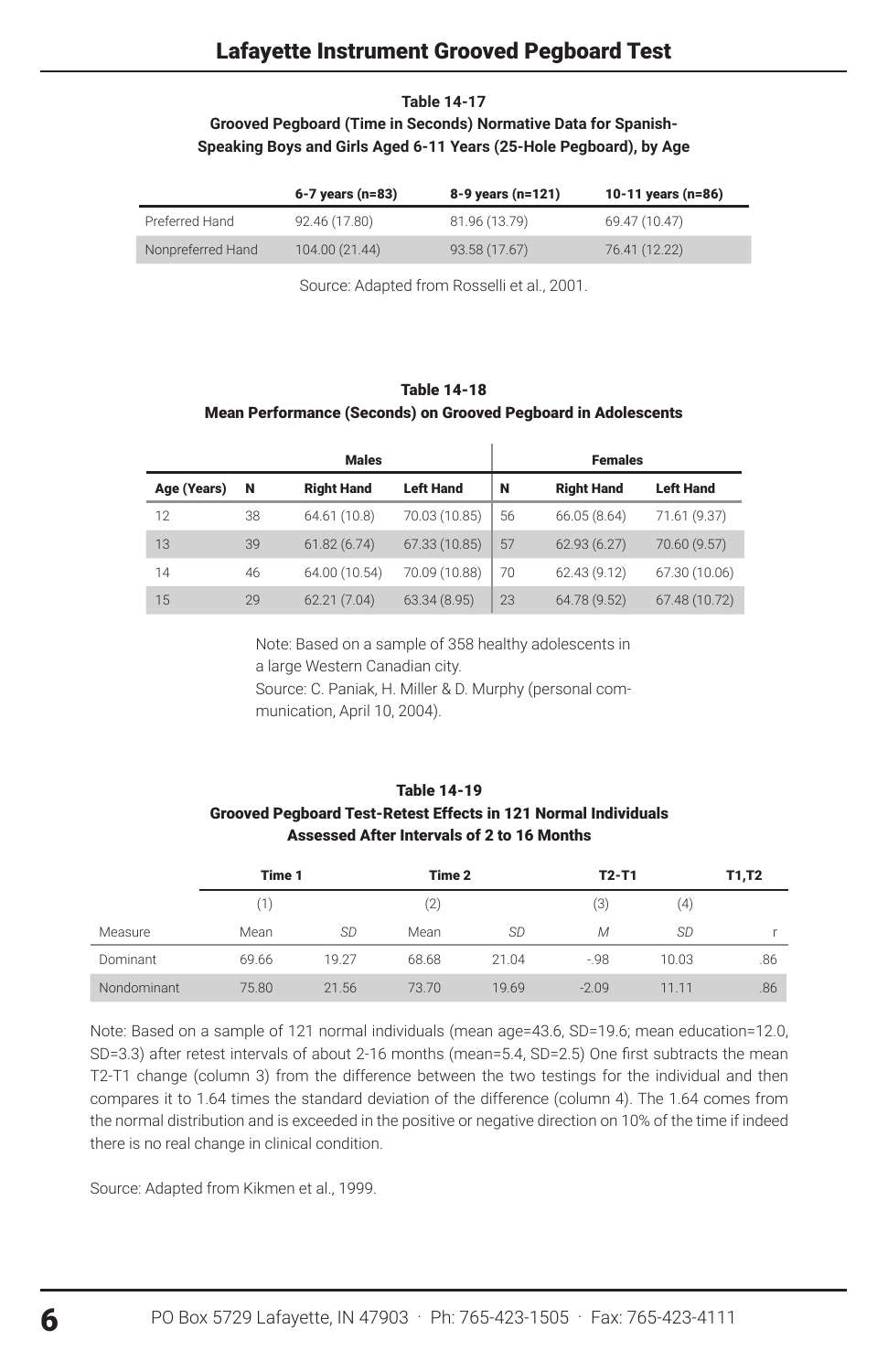# Model 32025 User's Manual

## Table 14-20 Grooved Pegboard Test-Retest Effects in 605 Healthy Males Assessed After Intervals of 2 to 24 Months

|             | Time 1 |       | Time 2 |      | $T2-T1$ |      | T1,T2 |
|-------------|--------|-------|--------|------|---------|------|-------|
|             | (1)    |       | (2)    |      | (3)     | (4)  |       |
| Measure     | Mean   | SD    | Mean   | SD   | M       | SD   |       |
| Dominant    | 64.2   | 8.94  | 61.7   | 8.16 | $-2.50$ | 7.01 | .67   |
| Nondominant | 69.1   | 10.39 | 66.5   | 9.55 | $-2.61$ | 7.37 | .73   |

Note: Based on a sample of 605 healthy males, mostly Caucasian (mean age=39.5, SD=8.5; mean education=16.4, SD=2.3) after retest intervals of about 2-24 months (mean=218 days, SD=95).

Source: Adapted from Levine et al., 2004.

|                                                           | <b>Table 14-21</b> |  |
|-----------------------------------------------------------|--------------------|--|
| <b>Regression Equasions for Estimating Restest Scores</b> |                    |  |

| <b>Measure</b> | <b>Regression Equasion</b>    | <b>Regression SD</b> |
|----------------|-------------------------------|----------------------|
| Dominant       | 22.57 + (.609 x Time 1 score) | 6.08                 |
| Nondominant    | 20.15 + (.671 x Time 1 score) | 6.53                 |

Note: Based on a sample of 605 healthy males, mostly Caucasian (mean age=39.5, SD=8.5; mean education=16.4, SD=2.3) after retest intervals of about 2-24 months (mean=218 days, SD=95).

Source: Adapted from Levine et al., 2004.

# **Reliability**

## Test-Retest Reliability ond Practice Effects

With retest intervals of about 4 to 24 months, reliability coefficients are marginal/high (.67 to .86) in normal individuals (aged 15 years and older; Dikmen et al., 1999; Levine et al.,2004; Ruff & Parker, 1993). No information is available for children. When repeated trials are given within a session, performance improves particularly after the first trial (Schmidt et al., 2000). With two or more sessions (e.g., assessments 1 and 2 occurring within 1 week of each other, assessments 3 and 4 about 3 and 6 months later), performance improves steadily (McCaffrey et al., 1993; but see Bornstein et al.,1987).

## Detecting Change

When individuals are retested after intervals of about 2 to 24 months, practice effects are evident (Dikrnen et al., 1999; Levine et al., 2004; Ruff & Parker, 1993). Dikmen et al. (1999) examined a sample of 121 normal adults (age M=43.6,SD=19.6; education M=12.0, SD=3.3) after retest intervals of about 2 to 16 months (M=5.4, SD=2.5). Table 14-19 provides information to assess change, taking practice effects into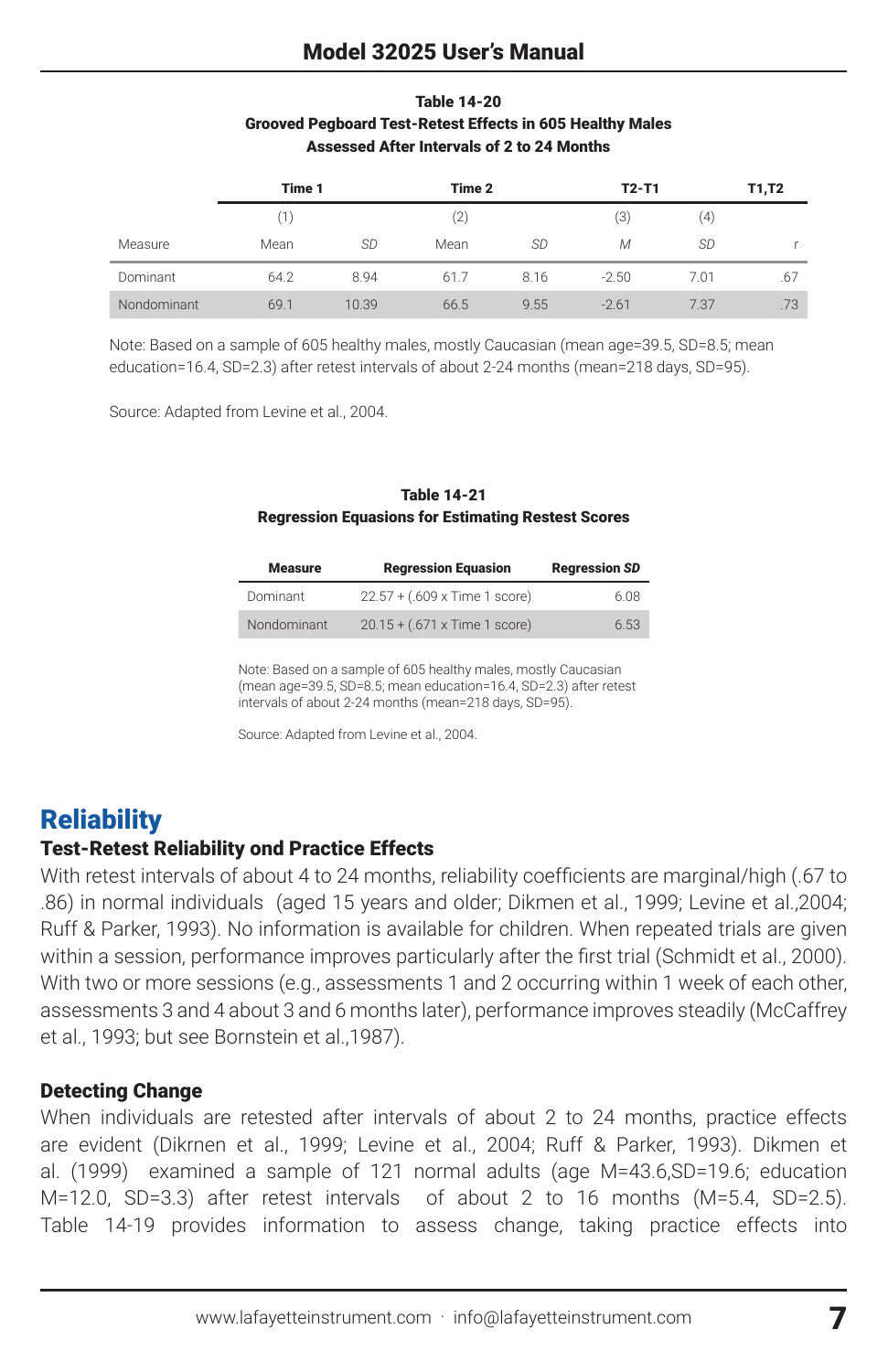account (RCI-PE). Using values in Table 14-19, one first subtracts the mean  $T2 - T1$  change (column 3) from the difference between the two testings for the individual and then compares the result with 1.64 times the standard deviation of the difference (column 4). The 1.64 comes from the normal distribution and is exceeded in the positive or negative direction only 10% of the time if indeed there is no real change in clinical condition. Drawing from a database of 605 well-educated men (education M=16.4, SD=2.3), mostly Caucasian males (age M=39.5, SD=8.7), Levine and colleagues (2004) used both RCI-PE and simple linear regression approaches to derive estimates of change. The retest interval ranged from 4 to 24 months (M=218 days, SD=95). The length of retest interval did not contribute significantly to the regression equation. Table 14-20 shows the means, standard deviations of the change scores, and test-retest correlations for use in RCI equations. Table 14-21 shows the regression formulas used to estimate time 2 scores. The residual standard deviations for the regression formulas are also shown and can be used to establish the normal range for retest scores. For example, a 90% confidence interval can be created around the scores by multiplying the residual standard deviation by 1.645, which allows for 5% of people to fall outside of both the upper and lower extremes. Individuals whose scores exceed the extremes are considered to have significant changes.

# **Validity**

# Relationships With Other Measures

Pegboard time (dominant hand) shows a modest relation with tapping speed (—.35; Schear & Sato, 1989), and factor analytic findings indicate that the two tasks load differently (Baser & Ruff, 1987). Examination of relations among manual performance tasks in healthy individuals suggests that finger tapping and pegboard tasks are more closely related to one another than to grip strength (Corey et al., 2001).

In addition to requiring motor execution, the pegboard task also requires adequate vision. Schear and Sato (1989) found a moderately strong correlation (—.62) between nearvisual acuity and dominant-hand pegboard time.

Moderate/high associations have also been reported with measures of attention (e.g., reaction time r= .31; TMT-Br=.46; Schear & Sato, 1989; Strenge et al. 2002), perceptual speed (Digit Symbol r= —.60; Schear & Sato, 1989) and nonverbal reasoning (Block Design r= -34; Object Assembly r= —.45; Schear & Sato, 1989; see also Haaland & Delaney, 1981).

There is little relation between pegboard scores (preferred hand) and grades in academic subjects (Rosselli et al., 2001), although Solan (1987) noted a moderate relation (r=~.41) with WRAT arithmetic.

# Clinical Findings

There is evidence that pegboard-placing speed is reduced in a number of conditions, including stroke (Haaland & Delaney,1981), tumor (Haaland & Delaney, 1981), autism (Hardan et al.,2003), nonverbal learning disabilities (Harnadek & Rourke,1994), Williams syndrome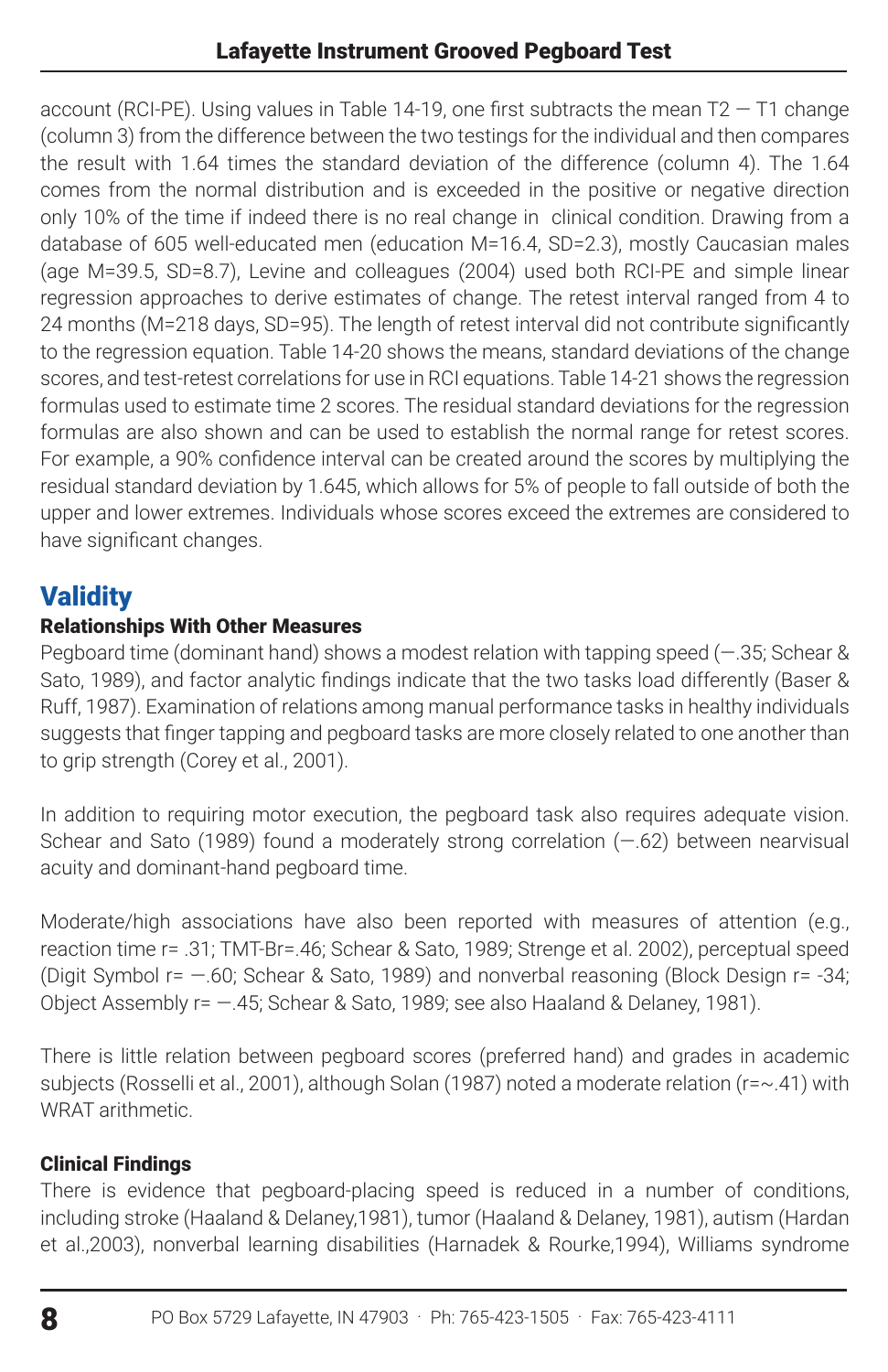(MacDonald & Roy, 1988), bipolar disorder (Wilder-Willis et al., 2001), end-stage heart disease (Putzke et al., 2000), toxic exposure (Bleecker et al., 1997; Mathiesen et al., 1999), substance abuse (withdrawn cocaine users; Smelson et al., 1999), and HIV-1 infection (Carey et al.,2004; Hestad et al., 1993). Various drug treatments (carbamazepine, phenytoin) also impair performance (Meadoret al., 1991).

The test is also a sensitive, but not totally accurate, indicator of lateralized disturbances (Bornstein, 1986a; Haaland & Delaney, 1981).

Left cerebral lesions tend to attenuate the more typical pattern of manual asymmetry; right lesions move the discrepancies in the opposite direction. However, ipsilateral impairment is also seen—perhaps a reflection of the significant sequencing, visual-spatial, and monitoring requirements of the tasks (Haaland & Delaney, 1981). Lewis & Kupke (1992) also suggested that difficulty adapting to a novel task, especially with the nonpreferred hand, may affect performance. Typically, performances of the preferred and nonpreferred hands are compared on motor tasks to determine whether there is consistent evidence of poor performance with one hand relative to the other. In general, performance with the preferred hand is superior (by about 10%) to that with the nonpreferred hand (Mitrushina et al., 2005; Thompson et al.,1987). However, there is considerable variability in the normal population, and the preferred hand is not necessarily the faster one (Bornstein, 1986c; Corey et al., 2001), especially when left-handed people are considered (Corey et al., 2001; Thompson et al., 1987). Patterns indicating equal or better performance with the nonpreferred hand occur with considerable regularity in the normal population (about 25%), and neurological involvement should not be inferred from an isolated lack of concordance. Fairly large discrepancies between the hands on the Grooved Pegboard Test alone also cannot be used to suggest unilateral impairment, because discrepancies of large magnitude are not uncommon (about 20%) in the normal population (Bornstein, 1986a, 1986c; Thompson et al., 1987). In addition, intermanual discrepancies (even of large magnitude) are not perfect predictors of the side of lesion (Bornstein, 1986a). Greater confidence in the clinical judgment of impaired motor function with one or the other hand can be gained from consideration of the consistency of intermanual discrepancies across several motor tasks, because truly consistent, deviant performances are quite rare in the normal population (Bornstein, 1986a, 1986b; Thompson et al., 1987).

It is important to note that there may be reasons other than neurological impairment for an individual to perform poorly on this task.

Deficits in tactile acuity at the fingertips can also translate into significant difficulties in tasks, such as the Grooved Pegboard, that require fine manipulations (Tremblay et al., 2002), Depression has also been associated with lower performance (Hinkin et al., 1992) as are some medications (e.g., Meador et al., 1991).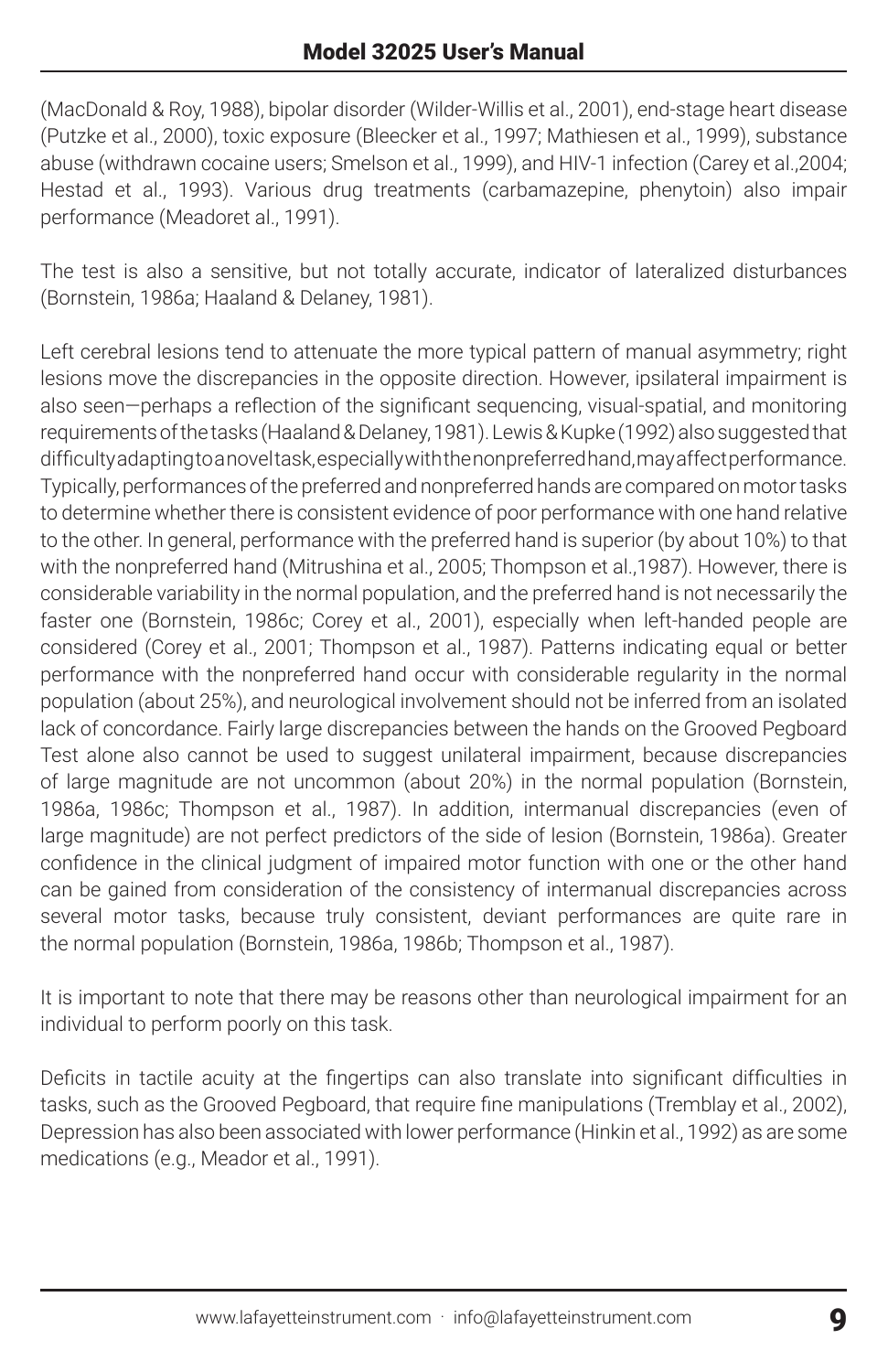## Ecological/Predictive Validity

Weak/modest associations have been noted between pegboard scores and daily functioning (complex activities of daily living) in patients with multiple sclerosis (Kessler et al.,1992) and after head injury (Farmer & Eakman, 1995). In those with HIV infection, poor performance may represent an early sign of a dementing process: Defective performance on the Grooved Pegboard was linked with an increased risk of becoming demented over a 30-month foliow-up period (Stern et al., 2001).

## Malingering

Individuals simulating head injury tend to suppress their performance on the Grooved Pegboard (Johnson & Lesniak-Karpiak, 1997; Rapport et al., 1998; but see Wong et al., 1998), although warning participants of the possibility of detection (Johnson & Lesniak-Karpiak, 1997) or coaching them on how to avoid detection (Rapport et al., 1998) may improve test scores.

Greiffenstein and colleagues (1996) examined the average performance of the dominant and nondominant hands on tests of motor functioning and reported that compensationseeking patients with postconcussion syndrome (PCS) demonstrated a nonphysiological profile on grip strength, finger tapping, and Grooved Pegboard (grip strength < finger tapping < grooved pegs). However Rapport et al. (1998) found that the presence of nonphysiological configurations (grip strength < finger tapping < grooved pegs) showed poor predictive accuracy among simulators and controls.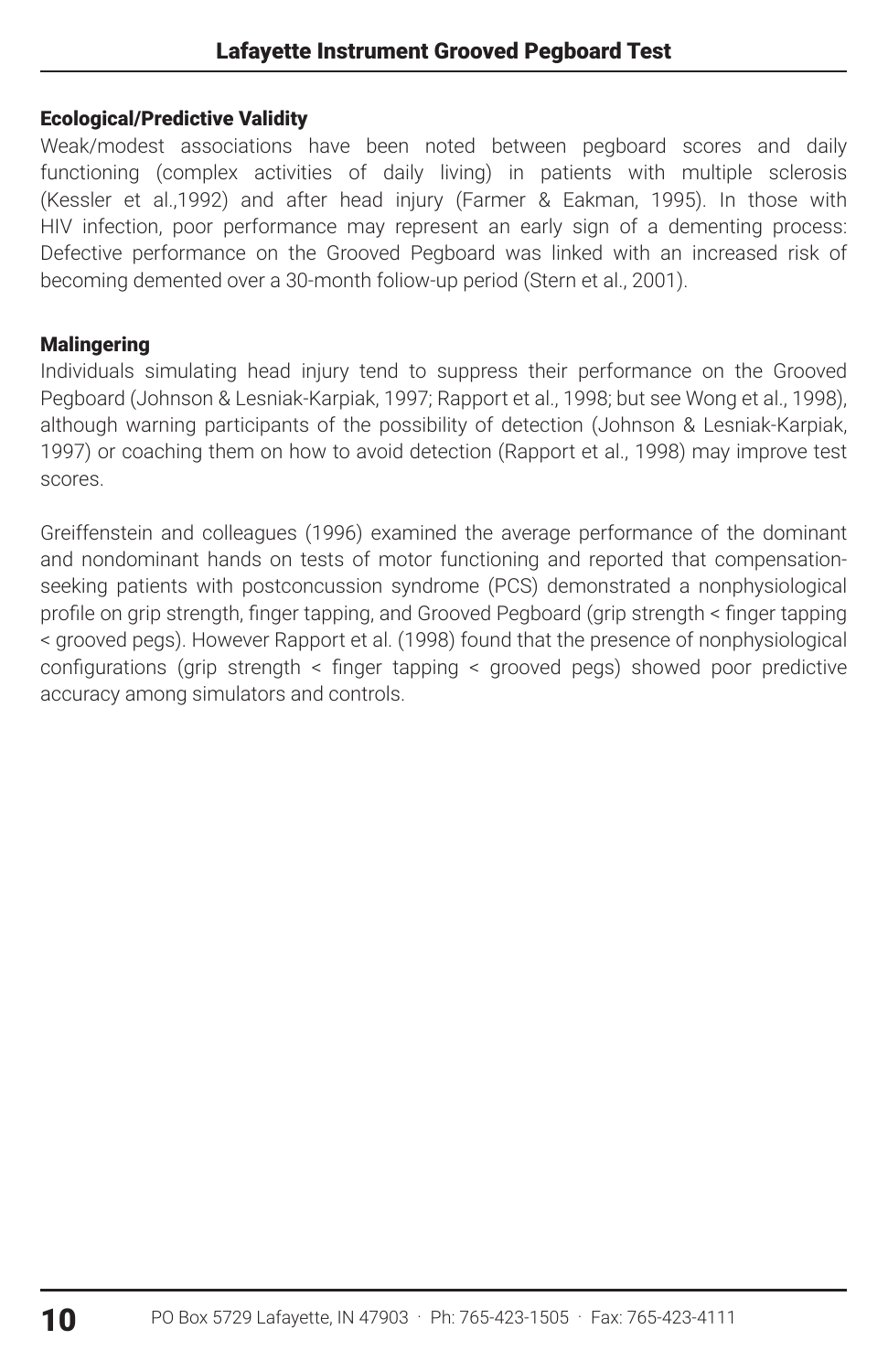# References

Baser, C. N., & Ruff, R. M. (1987). Construct validity of the San Diego Neuropsychological Test Battery. *Archives of Clinical Neuropsychology*, 2, 13-32.

Bleecker, M. L., Lindgren, K. N., & Ford, D. P. (1997). Differential contribution of current and cumulative indices of lead dose to neuropsychological performance by age. *Neurology*, 48, 639-645.

Bornstein, R. A. (1985). Normative data on selected neuropsychological measures from a nonclinical sample. *Journal of Clinical Psychology*, 41, 651-658.

Bornstein, R. A. (l986a). Consistency of intermanual discrepancies in normal and unilateral brain lesion patients. *Journal of Consulting and Clinical Psychology*, 54, 719-723.

Bornstein, R. A. (1986b). Classification rates obtained with "standard" cut-off scores on selected neuropsychological measures. *Journal of Clinical and Experimental Neuropsychology*, 8, 413-420.

Bornstein, R. A. (1986c). Normative data on intermanual differences on three tests of motor performance. *Journal of Clinical and Experimental Neuropsychology*, 8, 12-20.

Bornstein, R. A., Baker, G. B., & Douglas, A. B. (1987). Short-term test-retest reliability of the Halstead-Reitan Battery in a normal sample. *The Journal of Nervous and Mental Disease*, 175, 229-232.

Bryden, P. J., Roy, E. A., & Bryden, M. P. (1998). Between task comparisons: Movement complexity affects the magnitude of manual asymmetries. *Brain and Cognition*, 37, 47-50.

Carey, C. L., Woods, S. P., Rippeth, I. D., Gonzalez, R., Moore, D. ]., Marcotte, T. D., Grant, 1., 1-leaton, R. K., & the HNRC Group. (2004). Initial validation of a screening battery for the detection of HIV-associated cognitive impairment. *The Clinical Neuropsychologist*, 18, 234- 248.

Concha, M., Selnes, O. A., McArthur, I. C., Nance-Sproson, T., Updike, M. L., Royall W., Solomon, L., & Vlahov, D. (1995). Normative data for a brief neuropsychologic test battery in a cohort of injecting drug users. *International journal of the Addictions*, 30, 823-841.

Corey, D. M., Hurley, M. M., & Foundas, A. L. (2001). Right and left handedness defined. *Neuropsychiatry, Neuropsychology, and Behavioral Neurology*, 14, 144-152.

Dikmen. S. 5., Heaton, R. K., Grant, l., & Temkin, N. R. (1999). Test-retest reliability and practice effects of expanded Halstead-Reitan neuropsychological test battery. *Journal of the International Neuropsychological Society*, 5, 346-356.

Farmer, I. E., & Eakman, A. M. (1995). The relationship between neuropsychological functioning and instrumental activities of dailyliving following acquired brain injury. *Applied Neuropsychology*, 2, 107-115.

Greiffenstein, M. F., Baker, W. J., & Gola, T. (1996). Motor dysfunction profiles in traumatic brain injury and postconcussion syndrome. J*ournal of the International Neuropsychological Society*, 2, 477-485.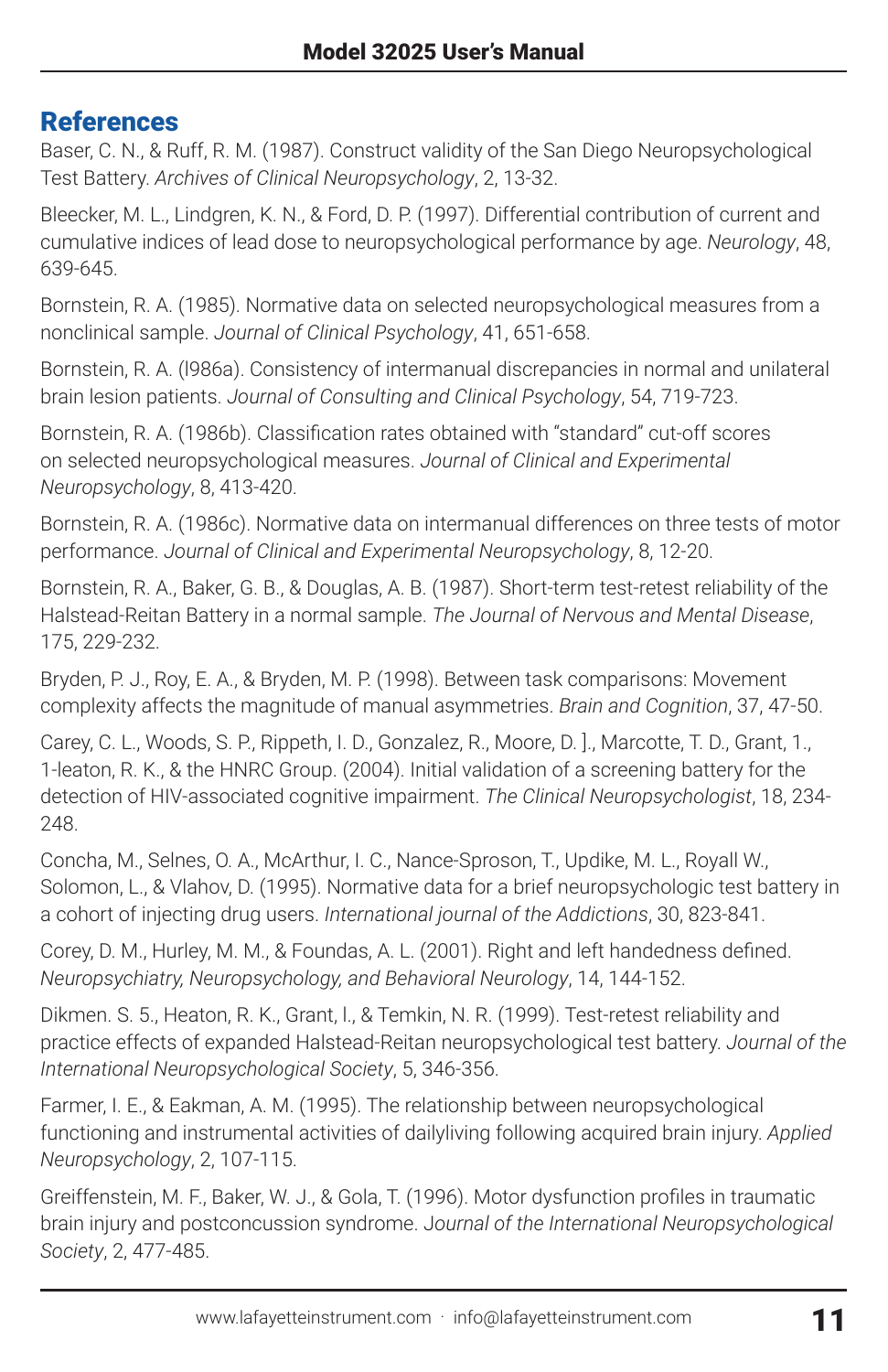Haaland, K. Y., & Delaney, H. D. (1981). Motor deficits after left orright hemisphere damage due to stroke or tumor. *Neuropsychologia*, 19, 17-27.

Hamby, S. L., Bardi, C. A., & Wilkins, I. W. ( 1997). Neuropsychological assessment of relatively intact individuals: Psychometric lessons from an HlV+ sample. A*rchives of Clinical Neuropsychology*, 12, 545-556.

Hardan, A. Y., Kilpatrick, M., Keshavan, M. S., & Minshew, N. I.(2003). Motor performance and anatomic magnetic resonance imaging (MRI) of the basal ganglia in autism. *Journal of Child Neurology*, 18, 317-324.

Harnadek, M. C., & Rourke, B. P. (1994). Principal identifying features of nonverbal learning disabilities in children. *Journal of Learning Disabilities*, 27, 144-154.

Heaton, R. K., Miller, S. W., Taylor, M. ]., 81 Grant, l. (2004). *Revised comprehensive norms for an expanded Halstead-Reitan Battery: Demographically adjusted neuropsychological norms for African American and Caucasian adults*. Lutz, FL: PAR.

Hestad, K., McArthur, I. H., Dal Pan, G. J., Selnes, O. A., et al., (1993). Regional brain atrophy in HIV-1 infection: Association with specific neuropsychological test performance. Acta *Neurological Scandinavica*, 88, 112-118.

Hinkin, C. H., van Gorp, W. G., Satz, P., Weisman, I. D., Thommes, 1., & Buckingham, S. (1992). Depressed mood and its relationship to neuropsychological test performance in HIV-1 seropositive individuals. *Journal of Clinical and Experimental Neuropsychology*, 14, 289-297.

Johnson, I. L., & Lesniak-Karpiak, K. (1997). The effect of warning on malingering on memory and motor tasks in college samples. *Archives of Clinical Neuropsychology,* 12, 231- 238.

Kessler, H. R., Cohen, R. A., Lauer, K., & Kausch, D. F. (1992). The relationship between disability and memory dysfunction in multiple sclerosis. *International Journal of Neuroscience*, 62, 17-34.

Knights, R. M. (1970). *Srnoothed normative data on tests for evaluation of brain damage in children*. Unpublished manuscript. Carleton University, Ottawa, Ontario.

Knights, R. M., & Moule, A. D. (1968). Normative data on the Motor Steadiness Battery for children. *Perceptual and Motor Skills,* 26, 643-650.

Levine, A. 1., Miller, E. N., Becker, I. T., Selnes, O. A., & Cohen, B. A. (2004). Normative data for determining significance of test-retest differences on eight common neuropsychological instruments. *The Clinical Neuropsychologist*, 18, 373-384.

Lewis, R., & Kupke, T. (1992). lnterrnanual differences on skilled and unskilled motor tasks in nonlateralized brain dysfunction. *The Clinical Neuropsychologist*, 6, 374-382.

MacDonald, G. W., & Roy, R. D. (1988). Williams Syndrome: A neuropsychological profile. *Journal of Clinical and Experimental Neuropsychology*, 10, 125-131.

Matthews, C. G., & Klove, K. (1964). *Instruction manual for the Adul Neuropsychology Test Battery*. Madison, Wisc.: University of Wisconsin Medical School.

12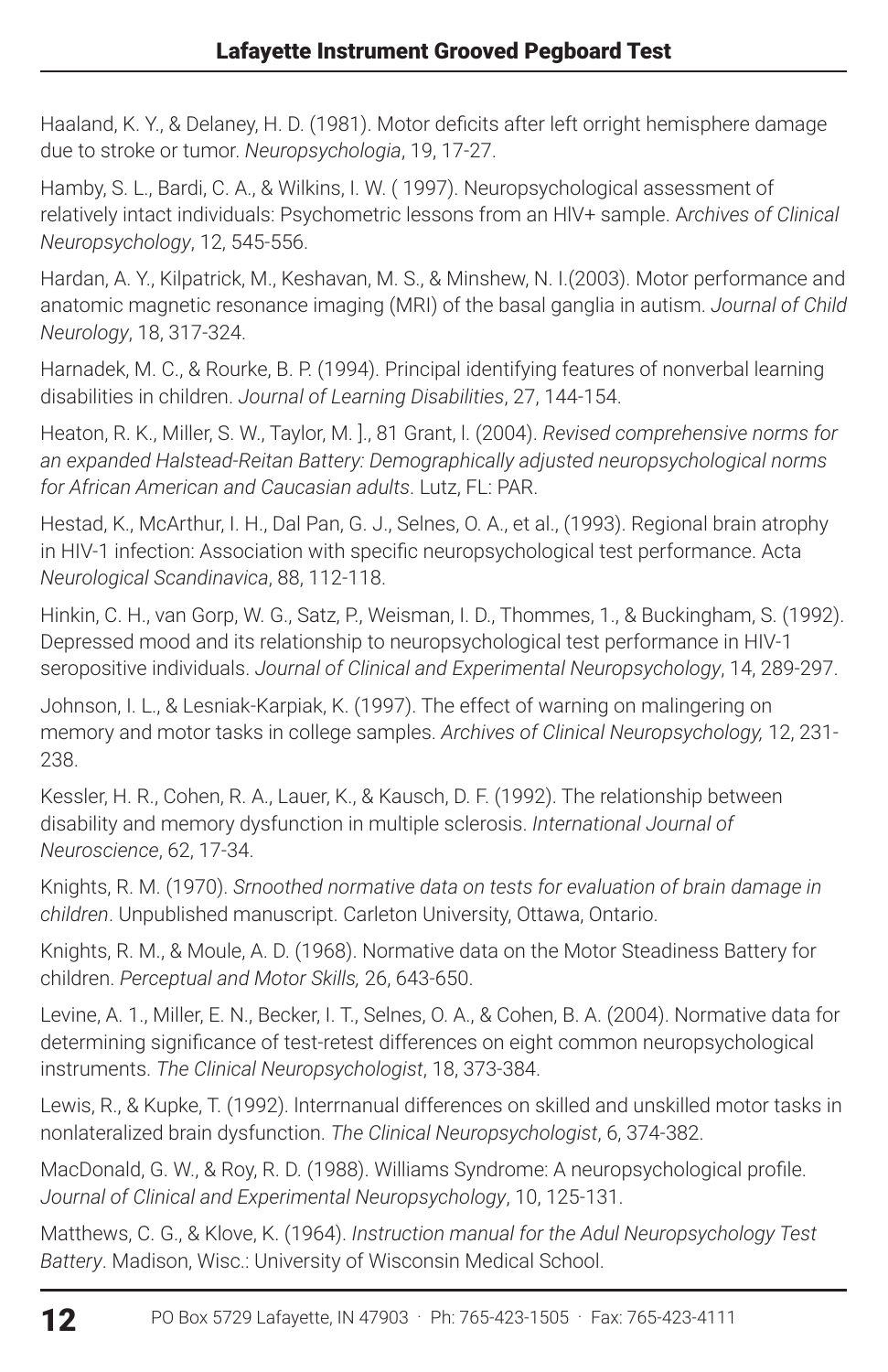Mathiesen, T., Ellingsen, D. G., & Kjuus, H. (1999). Neuropsychological effects associated with exposure to mercury vapor among former chloralkali workers. *Scandinavian Journal of Work, Environment and Health*, 25, 342-250.

McCaffrey, R. J., Ortega, A., & Haase, R. F. (1993). Effects of repeated neuropsychological assessments. *Archives of Clinical Neuropsychology*, 8, 519-524.

Meador, K. J., Loring, D. W., Allen, M. E., Zamini, E. Y., et al. (1991). Comparative cognitive effects of carbamazepine and phenytoin in healthy adults. *Neurology*, 41, 1537-1540.

Mitrushina, M. N., Boone, K. B., Razani, J. & d'Elia, L. F. (2005). *Handbook of normative data for neuropsychological assessment (2nd ed.)*. New York: Oxford University Press.

Peters, M., Servos, P., & Day, R. (1990). Marked sex difference between right-handers and left-handers disappear when finger size is used as a covariate. *Journal of Applied Psychology*, 75, 87-90.

Putzke, J. D., Williams, M. A., Daniel, F. J., Foley, B. A., Kirklin, 1. K., & Boll, T. 1. (2000). Neuropsychological functioning among heart transplant candidates: A case control study. *Journal of Clinical and Experimental Neuropsychology*, 22, 95-103.

Rapport, L. J., Farchione, T. J., Coleman, R. D., & Axelrod, B. N.(1998). Effects of coaching on malingered motor function profiles. *Journal of Clinical and Experimental Neuropsychology*, 20, 89-97.

Rosselli, M., Ardila, A., Bateman, J. R., & Guzman, M. (2001). Neuropsychological test scores, academic performance, and developmental disorders in Spanish-speaking children. *Developmental Neuropsychology*, 20, 355-373.

Ruff, R. M., & Parker, S. B. (1993). Gender- and age-specific changes in motor speed and eye hand coordination in adults: Normative values for the Finger Tapping and Grooved Pegboard tests. *Perceptual and Motor Skills*, 76, 1219-1230.

Russell, E. W., & Starkey, R. J. (1993). *Halstead Russell Neuropsychological Evaluation System (HRNES)*. Los Angeles: Western Psychological Services.

Schear, J. M., & Sato, S. D. (1989). Effects of visual acuity and visual motor speed and dexterity on cognitive test performance. *Archives of Clinical Neuropsychology,* 4, 25-32.

Schmidt, S. L., Oliveira, R. M., Rocha, F. R., & Abreu-Villaca, Y. (2000). *Influences of handedness and gender on the Grooved Pegboard Test. Brain and Cognition*, 44, 445-454.

Selnes, O. A., Jacobson, L., Machado, A. M., Becker, J. T., Wesch, J., Miller, E. N., Visscher, B., McArthur, 1. C. (1991 ). *Normative data for a brief neuropsychological screening battery. Perceptual and Motor Skills*, 71, 539-550.

Smelson, D. A., Roy, A., Santana, S., & Engelhart, C. (1999). Neuropsychological deficits in withdrawn cocaine-dependent males. *American Journal of Drug and Alcohol Abuse*, 25, 377- 381.

Solan, A. (1987). Perceptual norms in grades 4 and 5: A preliminary report. *Journal of the American Optometric Association*, 58, 979-982.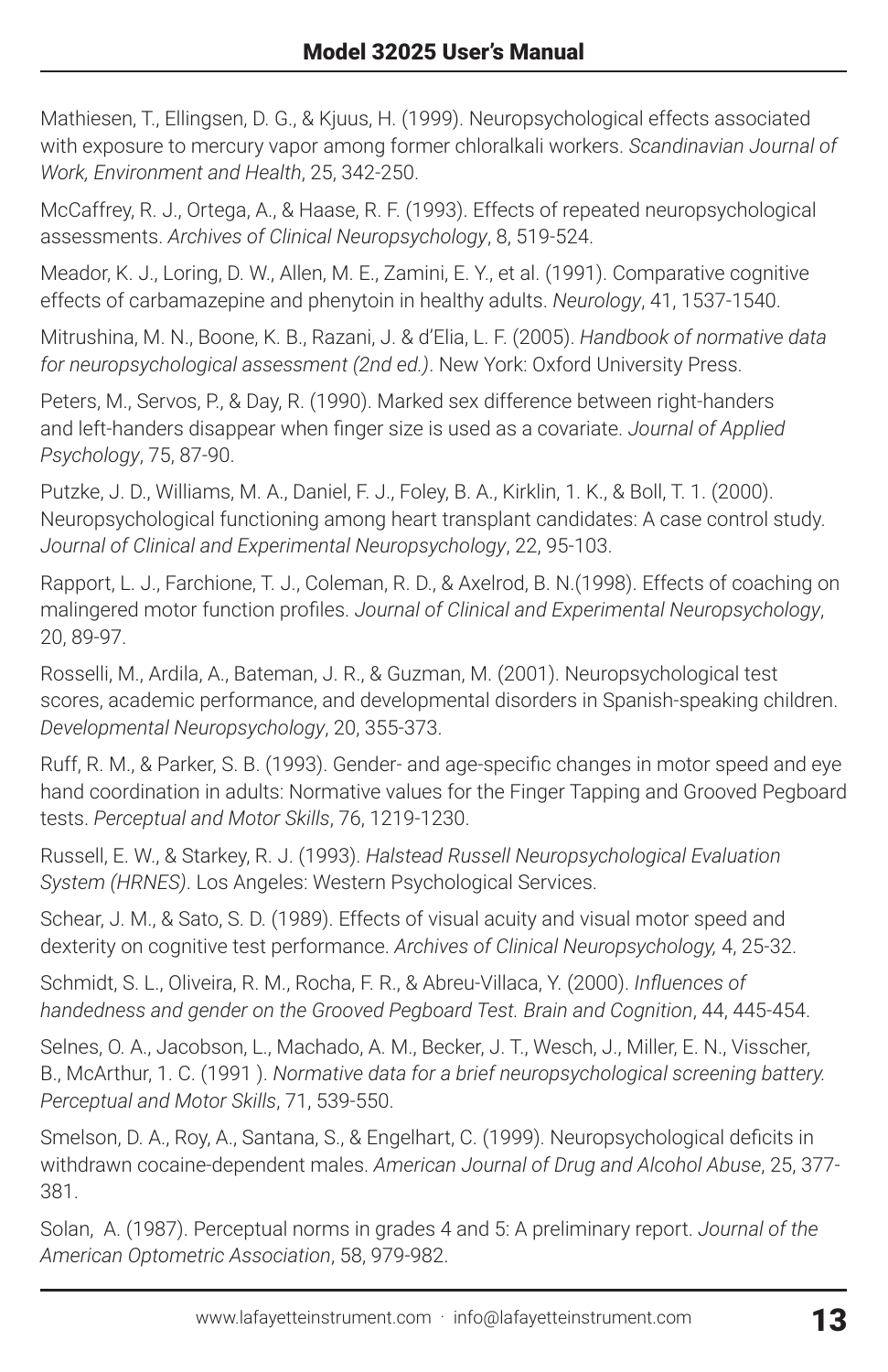Stern, Y., McDerrnott, M. P., Albert, S., Palumbo, D., Selnes, O. A., McArthur, 1., Sacktor, N., Schifitto, G., Kieburtz, K., Epstein, L., Marder, K. S., & Dana Consortium on the Therapy of HIV-Dementia and Related Cognitive Disorders. (2001). Factors associated with incident human immunodeficiency virus-dementia. *Archives of Neurology*, 58, 473-479.

Strenge, H., Niedenberger, U., & Seelhorst, U. (2002). Correlation between tests of attention and performance on Grooved and Purdue Pegboards in normal subjects. *Perceptual and Motor Skills*, 95, 507-5 14.

Thompson, L. L., Heaton, K. R., Matthews, C. G., & Grant, I. (1987). Comparison of preferred and nonpreferred hand performance on four neuropsychological motor tasks. *The Clinical Neuropsychologist,* 1, 324-334.

Tremblay, P., Wong, K., Sanderson, R., & Cote, L. (2002). Tactile spatial acuity in elderly persons: Assessment with grating domes and relationship with manual dexterity. *Somatosensory and Motor Research*, 20, 127-132.

Trites, R. (1977). *Neuropsychological test manual*. Ottawa, Ontario: Royal Ottawa Hospital (available from Lafayette Instrument Company).

Wilder-Willis, K. E., Sax, K., Rosenberg, H. L., Fleck, D. E., Shear, P. K., & Strakowski, S. M. (2001). Persistent attentional dysfunction in remitted bipolar disorder. *Bipolar Disorders*, 3, 58-62.

Wong, I. L., Lerrner-Poppen, L., & Durham, I. (1998). Does warning reduce obvious malingering on memory and motor tasks in college samples? *International Journal of Rehabilitation and Health*, 4, 153-165.

## Information used by permission of Oxford University Press, Inc.

*A Compendium of Neuropsychological Tests: Administration, Norms and Commentary* by Otfried Spreen and Esther Strauss (1998)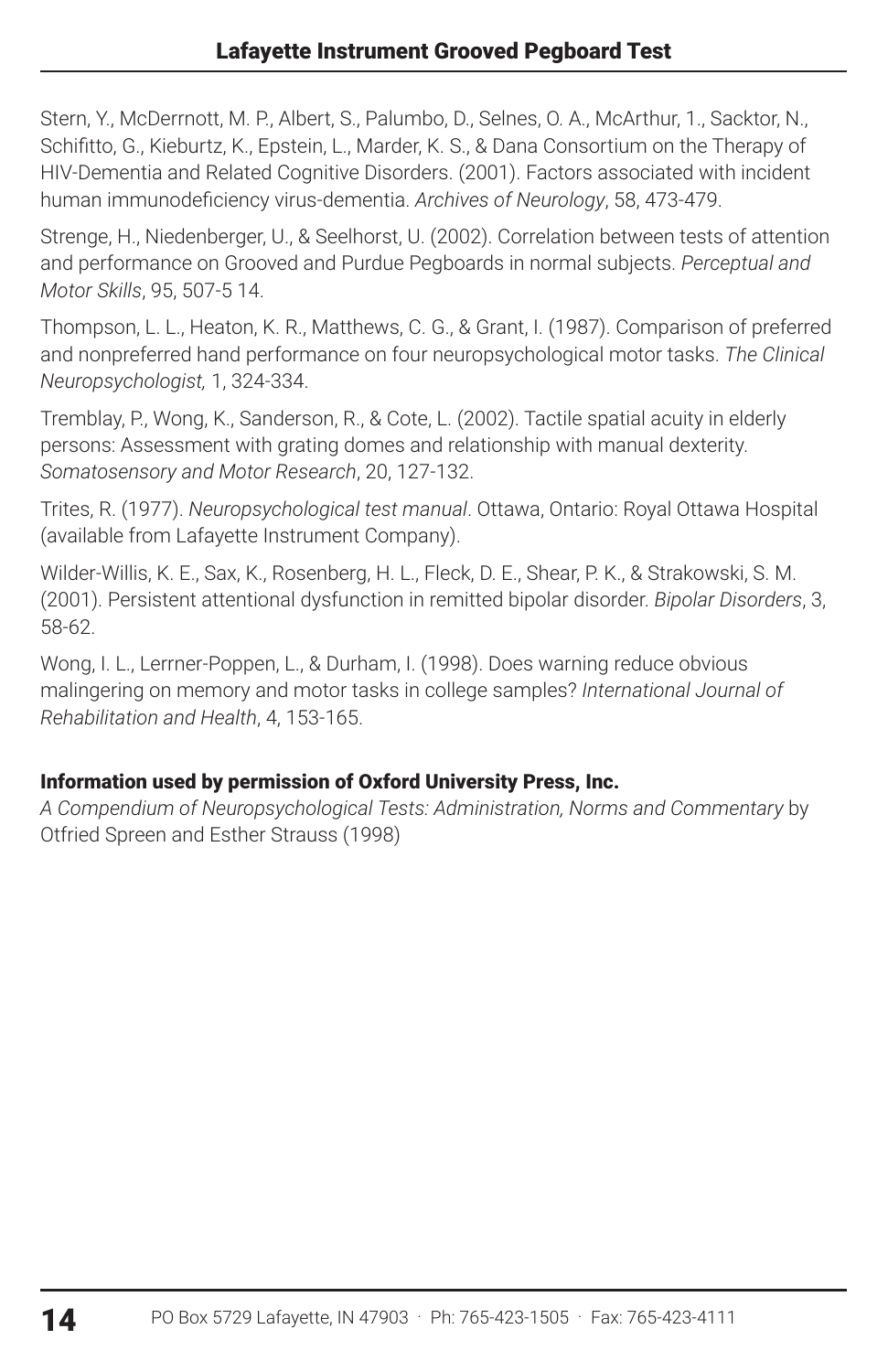# **Notes**

This page is intentionally left blank. Enter any user notes here for your convenience.